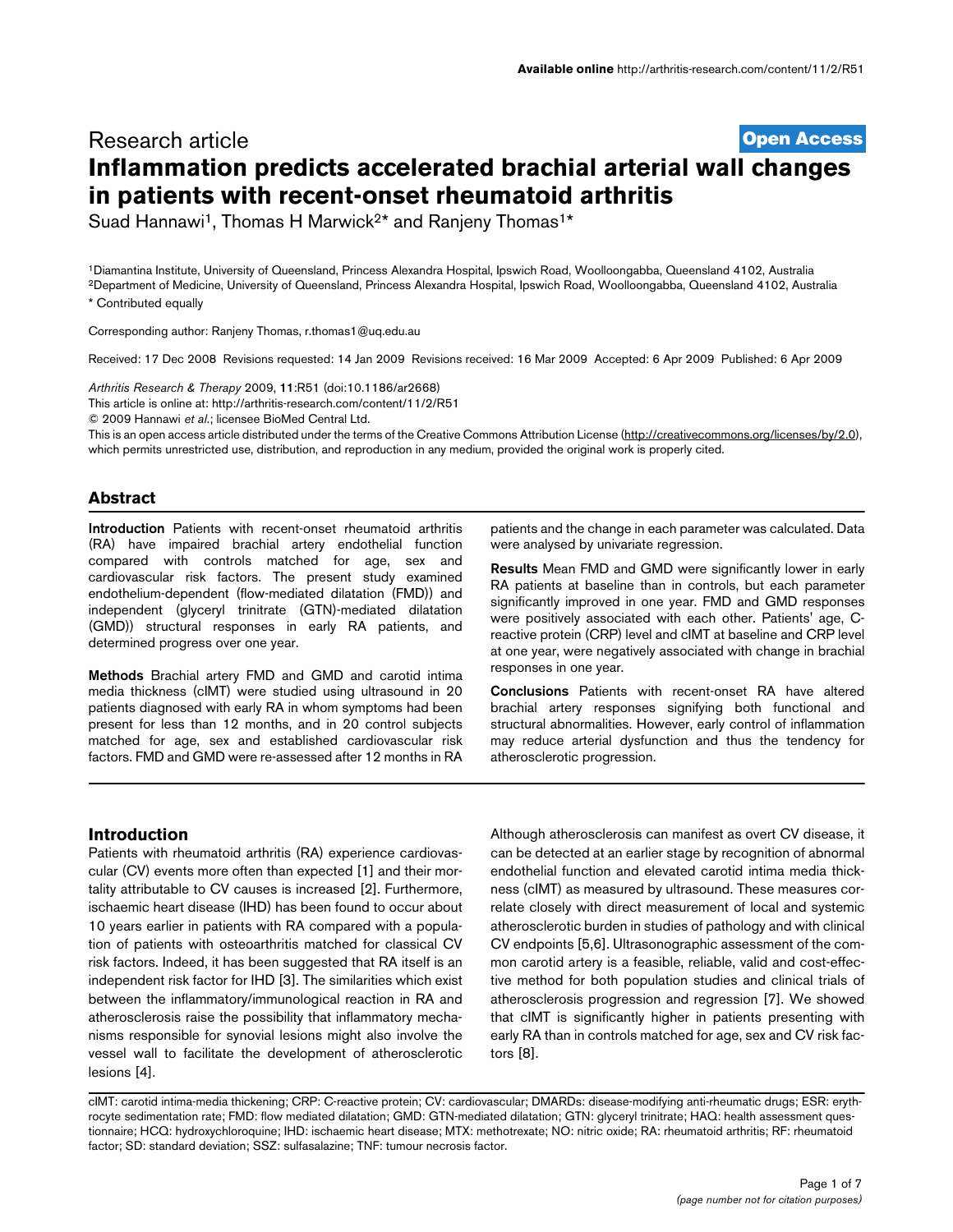Endothelial function can be assessed by ultrasound as flowmediated vasodilatation of the brachial artery in response to increased vessel wall shear stress and mediated by nitric oxide (NO) release by endothelial cells [9,10]. Brachial artery vasodilatation can also be assessed by exogenous NO after sublingual glyceryl trinitrate (GTN) [11]. Post-GTN vasodilatation is considered endothelium-independent and predominantly mediated by smooth muscle. The dose-response curve for GTN-mediated vasodilatation has been examined in subjects with proven coronary artery disease and in healthy controls [12]. Patients with coronary disease had significantly reduced GTN-mediated vasodilatation, with the greatest difference observed with lower doses of GTN, suggesting that atherosclerosis is associated with functional abnormalities of both endothelium and vascular smooth muscle cells [12].

A previous study of 10 patients with early RA demonstrated impaired flow-mediated endothelial function, with improvement over six months of therapy [13]. Moreover, infliximab therapy improved endothelial-dependent vasodilatation, apparently through direct endothelial, rather than systemic effects [14]. In women without RA, treatment-associated improvement in endothelium-dependent vasodilatation has been shown to decrease the risk of subsequent CV events [15]. In longstanding RA, endothelial dysfunction is predicted by the C-reactive protein (CRP) level [15-19]. Other acute and chronic inflammatory states have also been shown to impair endothelial function [20-22]. In the current study, we studied a group of early RA patients, in whom cIMT had also been determined, and investigated the progression of endotheliumdependent and -independent brachial arterial function after one year.

Given the relationship of inflammation severity to atherosclerotic burden, as measured by cIMT and carotid plaque, at presentation with early RA [23], we hypothesised that inflammatory indices would predict arterial responses. Therefore, a group of conventional CV risk factors and indices of RA inflammatory disease were analysed at baseline and one year to determine their relationship to changes in brachial artery response.

### **Materials and methods RA patients**

All 31 study participants met the American College of Rheumatology 1987 revised criteria for the classification of RA [24]. All the patients were enrolled from 2004 to 2005 with a diagnosis of RA with symptom duration less than 12 months. Patients attended an early RA clinic regularly, and received combination methotrexate (MTX), sulfasalazine (SSZ) and hydroxychloroquine (HCQ) [25], unless contraindicated, after diagnosis and active disease were confirmed. After diagnosis, patients were treated according to a response-driven step-up algorithm, as previously described [26], with the aim of achieving clinical remission [27-29]. Intra-articular but not oral corticosteroids were used to control inflammation in addition to

disease-modifying antirheumatic drugs (DMARDs), as required.

At one year, 52% were taking MTX, SSZ and HCQ, 6% MTX and SSZ, 16% MTX and HCQ, 10% SSZ and HCQ and 6% SSZ only, and 10% refused treatment. An additional 20 healthy subjects were recruited from the community, who could be matched for age, sex and CV risk factors against 20 of the early RA subjects. We matched against a database of more than 1000 individuals recruited in a primary prevention setting. The primary match was with the age and gender, after which we matched on number and type of risk factors on a categorical basis. Although exact blood pressure or lipid levels were not matched, we were able to match for hypertension and hyperlipidaemia, in addition to smoking status in almost all the cases.

### **Study procedure**

The study was approved by the human research ethics committee at Princess Alexandra Hospital, Woolloongabba, and all subjects provided written informed consent. CV risk factors were ascertained among RA patients at baseline, as previously described [8]. RA disease activity parameters and laboratory measurements were assessed as previously described, at baseline and 12 months. Flow-mediated dilatation (FMD), GTN-mediated dilatation (GMD), cIMT and plaque were measured soon after the diagnosis of RA was confirmed; FMD and GMD were repeated after 12 months and as described [8].

#### **Vascular function testing**

Brachial artery flow and GMD testing was undertaken within one to four weeks after diagnosis and before commencement of DMARDs. Individual blood pressure and heart rate remained constant during the testing. No subject had ultrasound evidence of brachial artery atherosclerotic plaque. Ultrasonography was performed by a trained investigator (SH) who was unaware of the subject's clinical data, using a highresolution ultrasound machine, according to the International Brachial Artery Reactivity Task force Guidelines [30]. Two patients were taking statins, one was taking an angiotensinconverting enzyme inhibitor and one patient was taking both. Although all four patients were taking a once daily dose of their medication, they were asked to postpone this medication until after the vascular ultrasound. No patient was taking aspirin or GTN treatment.

Subjects rested in a supine position in a quiet, dark, temperature-controlled room. A pneumatic cuff was placed around the upper forearm distal to the segment of brachial artery, scanned in longitudinal section 2 to 10 cm above the antecubital crease. Focus, depth and gain were individually set to optimise images of the lumen/arterial wall interface. A baseline scan was recorded for two minutes, followed by induction of hyperaemia by cuff inflation to 240 mmHg for four minutes. The FMD scan commenced 30 seconds before release of the cuff, and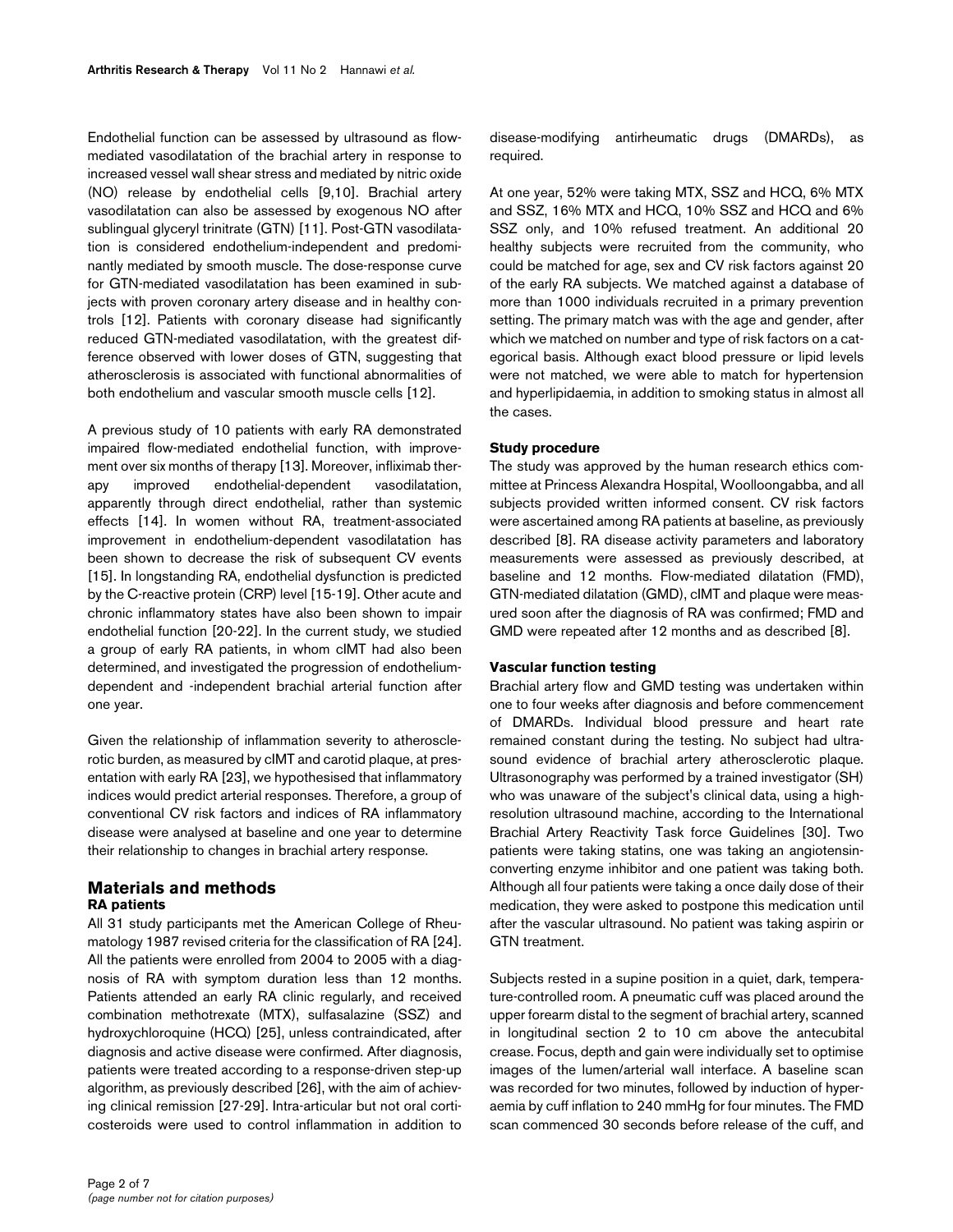continued for one minute afterwards. A second baseline scan was recorded 10 minutes later. The coefficient of variation (cv) was 0.18 for FMD. A tablet of GTN was administered sublingually in a standardised manner and recording was continued for a further four minutes for GMD. The cv was 0.17 for GMD. Measurement of the brachial artery diameter was synchronised with the R wave of the electrocardiogram, to avoid possible errors resulting from artery pulsation. FMD and GMD were expressed as the relative increase in brachial artery diameter during hyperaemia:

100 × [(post – hyperaemia diameter – basal diameter) / basal diameter].

cIMT was measured using carotid duplex scanning and automated software as previously described [31]. The cv for cIMT was 0.2.

#### **Statistical analysis**

In a preliminary evaluation, continuous variables were tested for normality of distribution; transformations were applied for non-normally distributed variables. Variables with normal distribution were expressed as the mean ± standard deviation (SD) and categorical variables as percentages. Differences between the FMD and GMD in RA and control groups were compared using the two-sample (independent) Student's ttest for normally distributed data. Log transformations were applied to non-normally distributed data. Associations of FMD and GMD with age, continuous CV variables and disease activity variables were evaluated using linear regression analysis. Brachial reactivity improvement, inflammatory and RA disease activity markers and lipid profile were summarised using mean values for the baseline measures and compared with the mean values at one year using paired Student's t-tests. The differences between the mean values were examined by twosample Student's t-tests. Linear regression analysis examined univariate correlations, and two-sided values of *P* < 0.05 were regarded as statistically significant. For all the analyses, Stata 9/SE (Stata Corp, College Station, TX, USA) statistical software was used [8].

## **Results Clinical features**

Thirty-one patients presenting with RA within 12 months of symptom onset (Table [1\)](#page-3-0) were treated and followed clinically for one year. Of the patients, 90% were Caucasian, 3% were Australian aboriginal and 6% Asian. Four patients had previous CV events, including one male with a previous transient ischaemic attack at 52 years of age, two males with a history of angina at the ages of 48 and 64 years, and one patient with myocardial infarction (MI) at age 48 years. Twenty of these RA patients could be matched for age, sex and CV risk factors against 20 healthy control subjects from a database of more than 1000 individuals recruited in a primary prevention setting.

### **Baseline cIMT, FMD and GMD in 20 patients with early RA and 20 matched controls**

The mean age at the time of diagnosis was 45 years (range 23 to 64 years), with male patients significantly older than females  $(51.2 \pm 9.2)$  years vs. 40.2  $\pm$  10.7 years,  $P = 0.03$ ). The mean duration of RA symptoms at the time of scanning was  $6 \pm 3$ months (range 1 to 12 months). Mean FMD and GMD of the brachial artery were significantly lower in RA patients than in controls (Figure 1a). We repeated the analysis after removing patients with previous CV events and their matched controls, and the results did not differ (FMD  $5 \pm 4$  vs.  $11 \pm 7$ ,  $P = 0.001$ and GMD 11  $\pm$  6 mm vs. 17  $\pm$  8 mm,  $P = 0.02$ ).

### **FMD and GMD annual change and determinants of progression**

The annual changes in FMD and GMD measured by ultrasound were determined. FMD and GMD improved significantly over one year (Figure 1b). Univariate analyses were carried out to determine CV risk factors or inflammatory factors which might contribute to these changes in vascular parameters in patients with early RA over the first year. Improvements in FMD and GMD over one year were correlated. Age, baseline CRP and baseline cIMT were negatively correlated with the change in both FMD and GMD (Table [2\)](#page-4-0). CRP level at one year was also negatively associated with the change in FMD and GMD. Patients who presented with high CRP levels at RA disease onset were more likely to continue with high CRP levels by one year (data not shown,  $P \le 0.03$ ). These data suggest that endothelial dysfunction is reversible with falling levels of CRP. In support of this idea, erythrocyte sedimentation rate (ESR) level at baseline exhibited a similar negative relationship with FMD progression, and rheumatoid factor (RF) positive patients were less likely to improve FMD (Table [2\)](#page-4-0). There were no significant associations of FMD with health assessment questionnaire (HAQ), gender, smoking history, blood pressure or lipid levels. In contrast, history of smoking ever and smoking pack year history were negatively correlated with change in GMD, consistent with the utility of GMD as a structural measure of vascular disease (Table [2\)](#page-4-0). There were no significant associations of GMD with HAQ, ESR, blood pressure, high-density lipoprotein or triglyceride levels.

#### **Discussion**

An increasing body of evidence indicates that atherosclerosis shares similarities with other inflammatory/autoimmune diseases; indeed, there are surprising similarities between the inflammatory response observed in atherosclerosis and RA [32-34]. The current study hypothesised that the severity of systemic inflammation would be associated with progression of arterial dysfunction in RA. Patients with RA are at significantly higher risk of death than an age-matched population [35] with CV disease as a major cause of increased mortality [1], and discovery of early interventions in RA disease that might influence atherosclerotic progression are essential to determine approaches that could in turn reduce the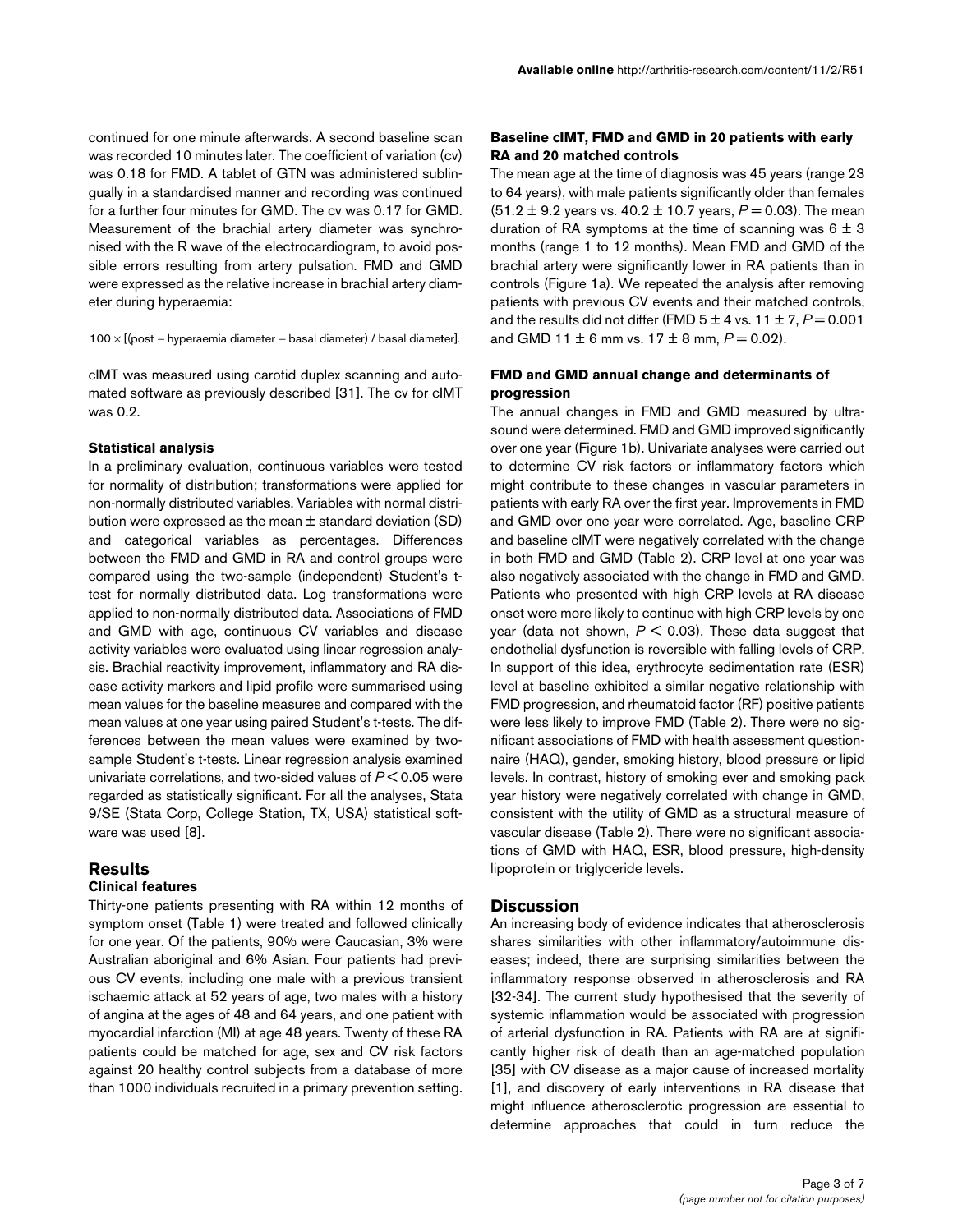#### <span id="page-3-0"></span>**Table 1**

#### **Patient details at baseline and one year**

|                                                                 | Week 0<br>(mean $\pm$ SD) | Week 52  | P value |
|-----------------------------------------------------------------|---------------------------|----------|---------|
| Demographic details                                             |                           |          |         |
| Male:female                                                     | 19:12                     |          |         |
| Mean age (range, years)                                         | 54 (23 to 78)             |          |         |
| Body mass index (range, kg/m <sup>2</sup> )                     | 28 (17 to 45)             |          |         |
| Rheumatoid arthritis characteristics                            |                           |          |         |
| Disease duration, mean (range, months)                          | 1.8(1 to 12)              |          |         |
| Tender joint count (out of 53)                                  | 18(14)                    | 7.6(8.1) | < 0.001 |
| Swollen joint count (out of 44)                                 | 15(8.9)                   | 5.0(9.3) | < 0.001 |
| Health assessment questionnaire score (maximum disability 24)   | 3.3(3.5)                  | 1.8(2.7) | 0.006   |
| Physician's global assessment of disease activity (maximum 100) | 37(27)                    | 26(28)   | 0.013   |
| Joint pain (VAS, maximum 100)                                   | 51 (32)                   | 24 (26)  | < 0.001 |
| Rheumatoid factor level                                         | 281 (438)                 | 98 (127) | 0.011   |
| Disease activity score, 4 v                                     | 4.3(1.6)                  | 2.6(1.4) | < 0.001 |
| Rheumatoid factor positive, n (%)                               | 21 (68%)                  | 17 (55%) |         |
| Cardiovascular risk factors                                     |                           |          |         |
| History of ever smoking, n (%)                                  | 20 (65%)                  |          |         |
| History of current smoking, n (%)                               | 8 (26%)                   |          |         |
| History of hypertension, n (%)                                  | 6(19%)                    |          |         |
| History of diabetes mellitus, n (%)                             | $3(10\%)$                 |          |         |
| History of hyperlipidaemia, n (%)                               | $2(6.5\%)$                |          |         |
| History of myocardial infarction, n (%)                         | $1(3.2\%)$                |          |         |
| History of angina, n (%)                                        | $2(6.5\%)$                |          |         |
| History of stroke and/or transient ischaemic attack, n (%)      | $1(3.2\%)$                |          |         |
| Family history of cardiovascular disease, n (%)                 | 6(19%)                    |          |         |
| Laboratory values                                               |                           |          |         |
| Erythrocyte sedimentation rate (mm/hour)                        | 40 (25)                   | 21(16)   | < 0.001 |
| C-reactive protein (mg/L, normal $<$ 6)                         | 27 (25)                   | 9.3(12)  | < 0.001 |

Bold values are statistically significant. SD = standard deviation; VAS = visual analogue scale.

subsequent risk of CV mortality. Of importance, the current studies clearly demonstrate the effect of early DMARD intervention, and the effect of reduction in CRP on vascular endothelial dysfunction and GTN-mediated brachial arterial function during the first year of RA. Furthermore, while each vascular measurement indicates a different aspect of vascular dysfunction – FMD is a measure of endothelial function [9,10] and GMD of smooth muscle damage [12] – each was reversible with treatment, and annual changes in each measure were correlated.

Arterial compliance is contributed by the arterial media layer, with abnormalities resulting from combined endothelial and smooth muscle damage [36]. Reduction in CRP in patients with RA was associated with substantial and significant improvement in both endothelium-dependent and endothelium-independent skin microvascular dysfunction [37,38]. A similar improvement in FMD and GMD occurred after treatment of early RA patients in the present study.

Disease activity and functional impairment are predictive of mortality in RA. Thus, if effective therapy could be introduced prior to the development of arterial damage, outcome could be improved. It has been demonstrated extensively that early therapeutic intervention with anti-rheumatic drugs improves the prognosis of RA [39], and that disease duration is a significant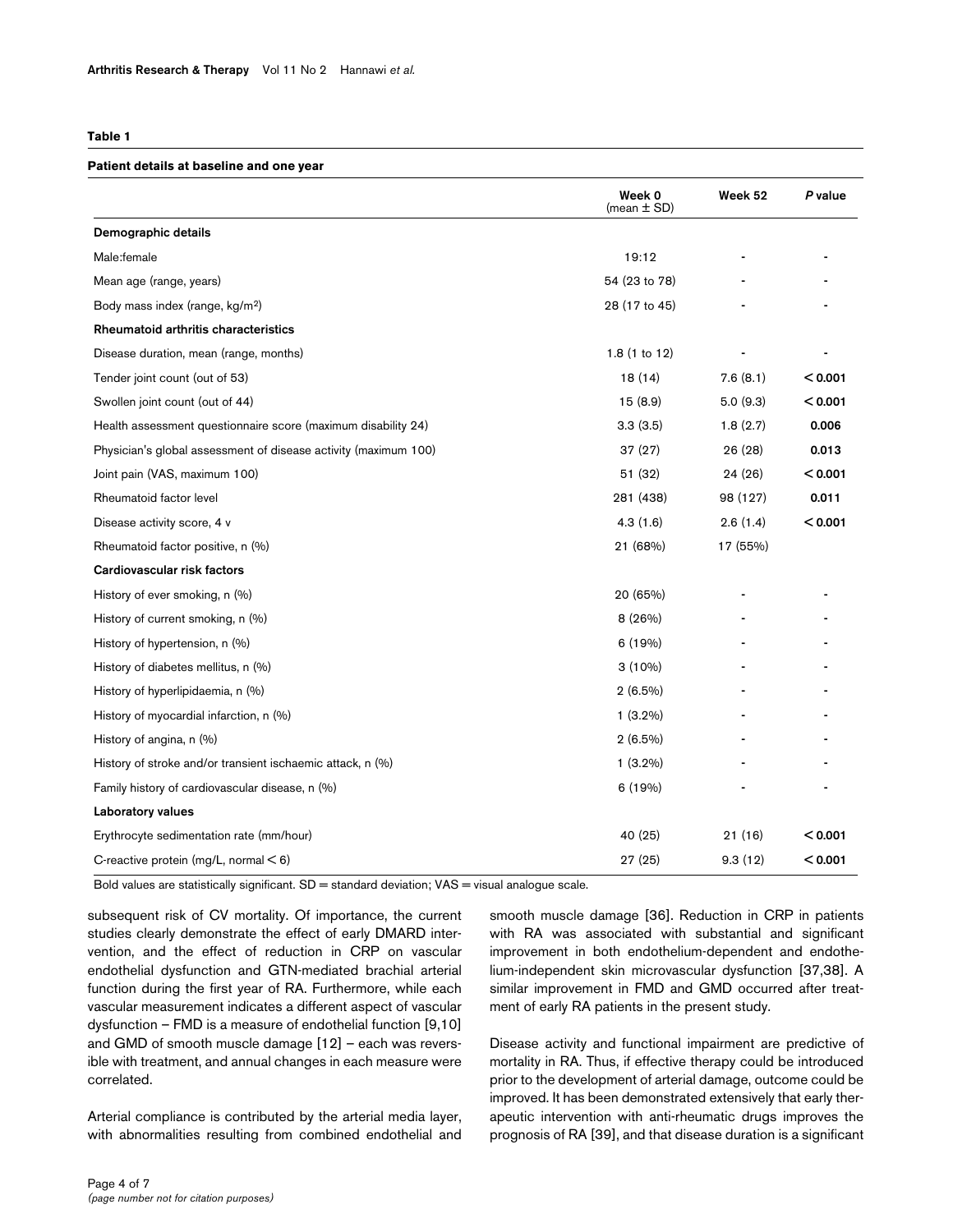

**Available online** http://arthritis-research.com/content/11/2/R51

### <span id="page-4-0"></span>**Table 2**

**Univariate analysis of the relationship between change in flowmediated dilatation and GTN-mediated dilatation, features of RA and CV risk factors in 31 patients with early RA**

|                                | $\mathsf{R}^2$ | $\beta$ coeff | Ρ       |
|--------------------------------|----------------|---------------|---------|
| FMD:                           |                |               |         |
| RF presence                    |                |               | 0.037   |
| Log CRP level                  |                |               |         |
| At week 0                      | 0.173          | $-0.946$      | 0.020   |
| At week 52                     | 0.319          | $-1.700$      | 0.001   |
| <b>ESR</b>                     |                |               |         |
| At week 0                      | 0.142          | $-1.451$      | 0.037   |
| At week 52                     | 0.001          | -0.065        | 0.91    |
| Change in GMD                  | 0.428          | 0.487         | < 0.001 |
| <b>Carotid IMT at baseline</b> | 0.196          | $-10.22$      | 0.013   |
| Age                            | 0.346          | $-0.133$      | < 0.001 |
| Post menopausal status         |                |               | 0.002   |
| GMD:                           |                |               |         |
| Log CRP level                  |                |               |         |
| At week 0                      | 0.214          | $-0.394$      | 0.006   |
| At week 52                     | 0.431          | $-0.693$      | < 0.001 |
| Change in FMD                  | 0.428          | 0.880         | < 0.001 |
| Carotid IMT at baseline        | 0.232          | $-3.89$       | 0.007   |
| Age                            | 0.206          | $-0.035$      | 0.012   |
| Pack year history              | 0.173          | $-0.148$      | 0.022   |
| Ever smoking                   |                |               | 0.02    |
| LDL                            |                |               |         |
| At week 0                      | 0.173          | $-0.561$      | 0.086   |
| At week 52                     | 0.352          | $-0.552$      | 0.015   |

Parameters showing statistically significant relationships are included. Bold values are statistically significant. CRP = C-reactive protein; CV = cardiovascular; ESR = erythrocyte sedimentation rate; FMD = flow-mediated dilatation; GMD = GTNmediated dilatation; GTN = glyceryl trinitrate; IMT = intima-media thickening; LDL = low-density lipoprotein; RA = rheumatoid arthritis; RF = rheumatoid factor.

dicted by age and CRP level at first presentation with RA. A recent small study demonstrated that baseline cIMT in patients with established RA predicted development of CV events over the next five years [43]. Our results suggest that baseline CRP, ESR and RF may be useful prognostic markers for CV disease along with non-invasive measures of vascular function, including cIMT, FMD and GMD.

The lack of improvement in traditional CV risk factors in RA patients despite the improvement in FMD and GMD, which were both positively correlated with improvement in CRP, further implicates inflammation in arterial function impairment.

and of 31 patients with early RA at baseline and one year. Flow-mediated and GTN-mediated dilatation of the brachial artery was measured using ultrasound as described in the methods. Results presented as mean ± standard deviation. Flow mediated vasodilatation, 100 × (posthyperaemic diameter-basal diameter)/basal diameter, GTN-mediated dilatation, 100 × (post-GTN diameter-basal diameter)/basal diameter. **(a)** RA patients are compared with healthy controls matched for age, sex and CV risk factors. **(b)** RA patients are compared at baseline and after one year of treatment with anti-rheumatic drugs. FMD = flow-mediated dilatation; GMD = GTN-mediated dilatation; GTN = glyceryl trinitrate;  $RA =$  rheumatoid arthritis.

determinant of response to therapy [40]. The strategy of combined DMARDs in early RA shows a beneficial effect [41,42]. We previously demonstrated that patients with early RA had significantly higher average cIMT values and more plaque than healthy controls matched for CV risk factors. cIMT was pre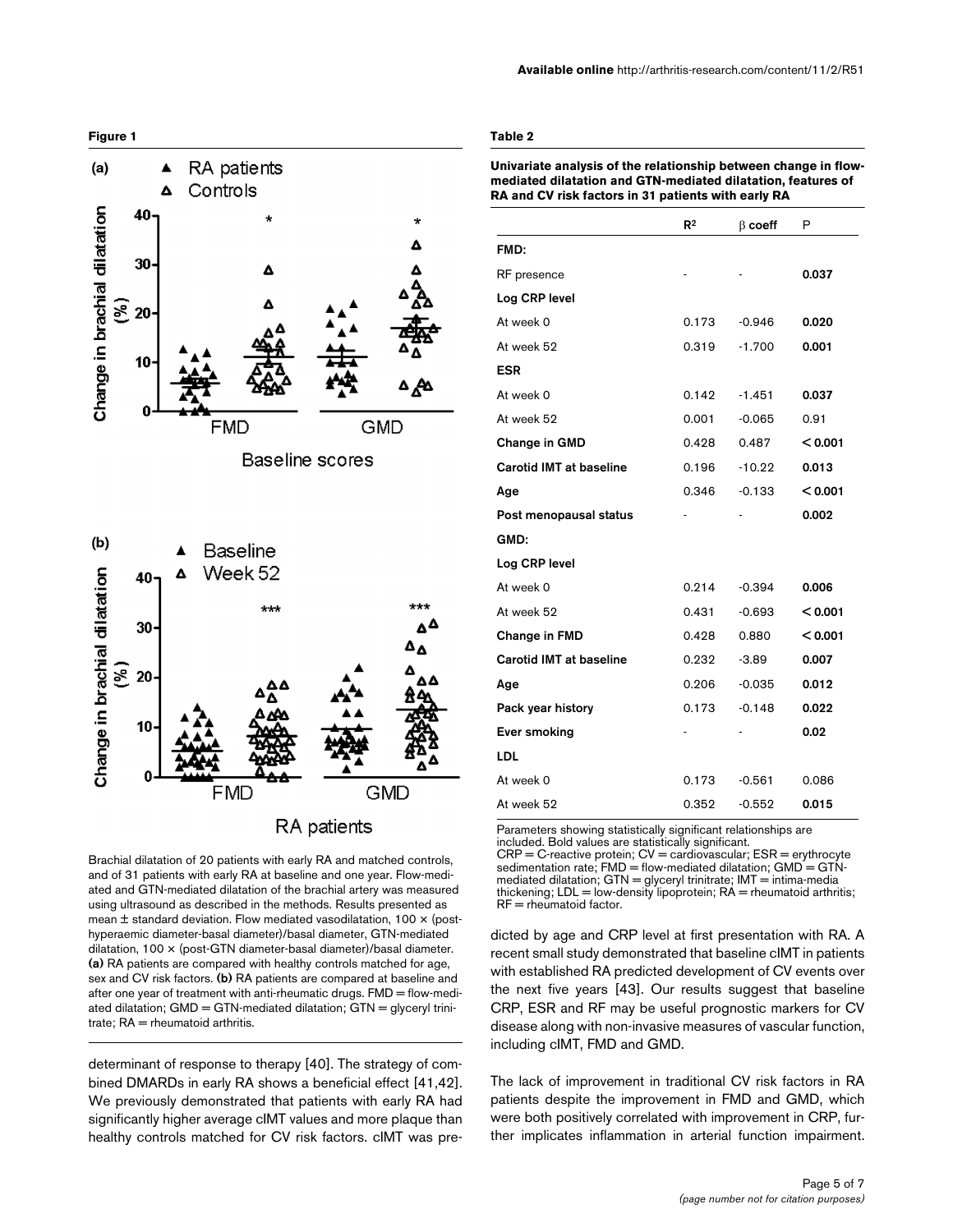Moreover, it is likely that endothelial function in RA primarily depends on the control of inflammatory activity rather than the specific treatment, as demonstrated by improvement with a variety of effective anti-rheumatic agents [16,44-46]. MTX was shown to reduce overall mortality by 60% primarily by reducing mortality from coronary heart disease [47]. The mechanism by which MTX provides CV protection might be explained at least in part by suppression of systemic inflammation. Although endothelial dysfunction has been reported in RA patients treated with long-term MTX [48], the improvement of endothelial function in our patients might be explained by early suppression of inflammation compared with the treatment of established RA patients with chronic inflammatory effects on vessels. In another study, reversal of endothelial dysfunction in patients with long-standing severe RA was only transient in response to TNF inhibitors, despite good control of systemic inflammation, suggesting that structural vascular changes might preclude more prolonged effects [45]. A recent demonstration that abnormal FMD was associated with longer disease duration in patients with established RA also supports the concept that endothelial dysfunction progresses and becomes less reversible over time [49].

Traditional CV risk factors identified from epidemiological studies such as hyperlipidaemia, smoking and older age may interact to damage the endothelium and smooth muscle in asymptomatic patients in the same way as they are known to interact to determine the risk of clinical CV endpoints [50]. Our data demonstrate that improvement in GMD, a marker of endothelial and smooth muscle dysfunction, after one year of treatment of early RA was significantly negatively associated with pack year history of smoking. Cigarette smoking increases oxidative stress because of low circulating levels of antioxidants and increased levels of oxygen-derived free radicals and lipid peroxides that degrade NO, leading to endothelial dysfunction [51,52]. Thus, smoking history may have a specific impact on the capacity of the endothelium and smooth muscle to respond to the anti-inflammatory effects of treatment. In a study of patients with longstanding RA, where those with a history of CV disease or CV risk factors including smoking were excluded, GMD in the RA patients was no different to that of age- and sex-matched controls or of the healthy control subjects in the current study [49]. These data suggest the hypothesis that inflammatory arthritis in the absence of CV risk factors does not promote arterial smooth muscle damage.

### **Conclusions**

This study shows that inflammation severity is closely associated with functional and structural arterial wall changes in patients with early RA. Early control of inflammation is associated with improved arterial function which may reduce atherosclerotic progression.

### **Competing interests**

The authors declare that they have no competing interests.

SH, TM and RT were involved in conception, design, acquisition, analysis, interpretation of data and drafting and revising the manuscript: All authors read and approved the final manuscript.

#### **Acknowledgements**

Supported by grants from the PA Hospital Foundation, Australian Rotary Health Research Fund and a scholarship from the Ministry of Higher Education, United Arab Emirates. RT is supported by Arthritis Queensland. We thank Matthew Brown for helpful discussions. There are no commercial affiliations.

### **References**

- 1. del Rincon ID, Williams K, Stern MP, Freeman GL, Escalante A: **[High incidence of cardiovascular events in a rheumatoid](http://www.ncbi.nlm.nih.gov/entrez/query.fcgi?cmd=Retrieve&db=PubMed&dopt=Abstract&list_uids=11762933) arthritis cohort not explained by traditional cardiac risk factors.** *Arthritis Rheum* 2001, **44:**2737-2745.
- 2. Wolfe F, Mitchell DM, Sibley JT, Fries JF, Bloch DA, Williams CA, Spitz PW, Haga M, Kleinheksel SM, Cathey MA: **[The mortality of](http://www.ncbi.nlm.nih.gov/entrez/query.fcgi?cmd=Retrieve&db=PubMed&dopt=Abstract&list_uids=8147925) [rheumatoid arthritis.](http://www.ncbi.nlm.nih.gov/entrez/query.fcgi?cmd=Retrieve&db=PubMed&dopt=Abstract&list_uids=8147925)** *Arthritis Rheum* 1994, **37:**481-494.
- 3. Banks M, Flint J, Bacon P, Kitas G: **Rheumatoid arthritis is an independent risk factor for ischaemic heart disease.** *Arthritis Rheum* 2000, **1909:**S358.
- 4. Lutzky V, Hannawi S, Thomas R: **[Cells of the synovium in rheu](http://www.ncbi.nlm.nih.gov/entrez/query.fcgi?cmd=Retrieve&db=PubMed&dopt=Abstract&list_uids=17850683)[matoid arthritis. Dendritic cells.](http://www.ncbi.nlm.nih.gov/entrez/query.fcgi?cmd=Retrieve&db=PubMed&dopt=Abstract&list_uids=17850683)** *Arthritis Res Ther* 2007, **9:**219.
- 5. Pignoli P, Tremoli E, Poli A, Oreste P, Paoletti R: **[Intimal plus](http://www.ncbi.nlm.nih.gov/entrez/query.fcgi?cmd=Retrieve&db=PubMed&dopt=Abstract&list_uids=3536154) [medial thickness of the arterial wall: a direct measurement](http://www.ncbi.nlm.nih.gov/entrez/query.fcgi?cmd=Retrieve&db=PubMed&dopt=Abstract&list_uids=3536154) [with ultrasound imaging.](http://www.ncbi.nlm.nih.gov/entrez/query.fcgi?cmd=Retrieve&db=PubMed&dopt=Abstract&list_uids=3536154)** *Circulation* 1986, **74:**1399-1406.
- 6. Lorenz MW, Markus HS, Bots ML, Rosvall M, Sitzer M: **[Prediction](http://www.ncbi.nlm.nih.gov/entrez/query.fcgi?cmd=Retrieve&db=PubMed&dopt=Abstract&list_uids=17242284) [of clinical cardiovascular events with carotid intima-media](http://www.ncbi.nlm.nih.gov/entrez/query.fcgi?cmd=Retrieve&db=PubMed&dopt=Abstract&list_uids=17242284) [thickness: a systematic review and meta-analysis.](http://www.ncbi.nlm.nih.gov/entrez/query.fcgi?cmd=Retrieve&db=PubMed&dopt=Abstract&list_uids=17242284)** *Circulation* 2007, **115:**459-467.
- 7. Salonen JT, Salonen R: **[Ultrasound B-mode imaging in observa](http://www.ncbi.nlm.nih.gov/entrez/query.fcgi?cmd=Retrieve&db=PubMed&dopt=Abstract&list_uids=8443925)[tional studies of atherosclerotic progression.](http://www.ncbi.nlm.nih.gov/entrez/query.fcgi?cmd=Retrieve&db=PubMed&dopt=Abstract&list_uids=8443925)** *Circulation* 1993, **87:**II56-65.
- 8. Hannawi S, Haluska B, Marwick TH, Thomas R: **[Atherosclerotic](http://www.ncbi.nlm.nih.gov/entrez/query.fcgi?cmd=Retrieve&db=PubMed&dopt=Abstract&list_uids=17986352) [disease is increased in recent onset rheumatoid arthritis: a](http://www.ncbi.nlm.nih.gov/entrez/query.fcgi?cmd=Retrieve&db=PubMed&dopt=Abstract&list_uids=17986352) [critical role for inflammation.](http://www.ncbi.nlm.nih.gov/entrez/query.fcgi?cmd=Retrieve&db=PubMed&dopt=Abstract&list_uids=17986352)** *Arthritis Res Ther* 2007, **9:**R116.
- 9. Raitakari OT, Seale JP, Celermajer DS: **[Impaired vascular](http://www.ncbi.nlm.nih.gov/entrez/query.fcgi?cmd=Retrieve&db=PubMed&dopt=Abstract&list_uids=11152844) [responses to nitroglycerin in subjects with coronary](http://www.ncbi.nlm.nih.gov/entrez/query.fcgi?cmd=Retrieve&db=PubMed&dopt=Abstract&list_uids=11152844) [atherosclerosis.](http://www.ncbi.nlm.nih.gov/entrez/query.fcgi?cmd=Retrieve&db=PubMed&dopt=Abstract&list_uids=11152844)** *Am J Cardiol* 2001, **87:**217-219. A218.
- 10. Joannides R, Haefeli WE, Linder L, Richard V, Bakkali EH, Thuillez C, Luscher TF: **[Nitric oxide is responsible for flow-dependent](http://www.ncbi.nlm.nih.gov/entrez/query.fcgi?cmd=Retrieve&db=PubMed&dopt=Abstract&list_uids=7867167) [dilatation of human peripheral conduit arteries in vivo.](http://www.ncbi.nlm.nih.gov/entrez/query.fcgi?cmd=Retrieve&db=PubMed&dopt=Abstract&list_uids=7867167)** *Circulation* 1995, **91:**1314-1319.
- 11. Corretti MC, Anderson TJ, Benjamin EJ, Celermajer D, Charbonneau F, Creager MA, Deanfield J, Drexler H, Gerhard-Herman M, Herrington D, Vallance P, Vita J, Vogel R: **[Guidelines for the ultra](http://www.ncbi.nlm.nih.gov/entrez/query.fcgi?cmd=Retrieve&db=PubMed&dopt=Abstract&list_uids=11788217)[sound assessment of endothelial-dependent flow-mediated](http://www.ncbi.nlm.nih.gov/entrez/query.fcgi?cmd=Retrieve&db=PubMed&dopt=Abstract&list_uids=11788217) vasodilation of the brachial artery: a report of the International [Brachial Artery Reactivity Task Force.](http://www.ncbi.nlm.nih.gov/entrez/query.fcgi?cmd=Retrieve&db=PubMed&dopt=Abstract&list_uids=11788217)** *J Am Coll Cardiol* 2002, **39:**257-265.
- 12. Adams MR, Robinson J, McCredie R, Seale JP, Sorensen KE, Deanfield JE, Celermajer DS: **[Smooth muscle dysfunction](http://www.ncbi.nlm.nih.gov/entrez/query.fcgi?cmd=Retrieve&db=PubMed&dopt=Abstract&list_uids=9669259) [occurs independently of impaired endothelium-dependent](http://www.ncbi.nlm.nih.gov/entrez/query.fcgi?cmd=Retrieve&db=PubMed&dopt=Abstract&list_uids=9669259) [dilation in adults at risk of atherosclerosis.](http://www.ncbi.nlm.nih.gov/entrez/query.fcgi?cmd=Retrieve&db=PubMed&dopt=Abstract&list_uids=9669259)** *J Am Coll Cardiol* 1998, **32:**123-127.
- 13. Bergholm R, Leirisalo-Repo M, Vehkavaara S, Makimattila S, Taskinen MR, Yki-Jarvinen H: **[Impaired responsiveness to NO in](http://www.ncbi.nlm.nih.gov/entrez/query.fcgi?cmd=Retrieve&db=PubMed&dopt=Abstract&list_uids=12377742) [newly diagnosed patients with rheumatoid arthritis.](http://www.ncbi.nlm.nih.gov/entrez/query.fcgi?cmd=Retrieve&db=PubMed&dopt=Abstract&list_uids=12377742)** *Arterioscler Thromb Vasc Biol* 2002, **22:**1637-1641.
- 14. Gonzalez-Juanatey C, Testa A, Garcia-Castelo A, Garcia-Porrua C, Llorca J, Gonzalez-Gay MA: **[Active but transient improvement of](http://www.ncbi.nlm.nih.gov/entrez/query.fcgi?cmd=Retrieve&db=PubMed&dopt=Abstract&list_uids=15188332) [endothelial function in rheumatoid arthritis patients undergo](http://www.ncbi.nlm.nih.gov/entrez/query.fcgi?cmd=Retrieve&db=PubMed&dopt=Abstract&list_uids=15188332)ing long-term treatment with anti-tumor necrosis factor alpha [antibody.](http://www.ncbi.nlm.nih.gov/entrez/query.fcgi?cmd=Retrieve&db=PubMed&dopt=Abstract&list_uids=15188332)** *Arthritis Rheum* 2004, **51:**447-450.
- 15. Modena MG, Bonetti L, Coppi F, Bursi F, Rossi R: **[Prognostic role](http://www.ncbi.nlm.nih.gov/entrez/query.fcgi?cmd=Retrieve&db=PubMed&dopt=Abstract&list_uids=12142118) [of reversible endothelial dysfunction in hypertensive post](http://www.ncbi.nlm.nih.gov/entrez/query.fcgi?cmd=Retrieve&db=PubMed&dopt=Abstract&list_uids=12142118)[menopausal women.](http://www.ncbi.nlm.nih.gov/entrez/query.fcgi?cmd=Retrieve&db=PubMed&dopt=Abstract&list_uids=12142118)** *J Am Coll Cardiol* 2002, **40:**505-510.